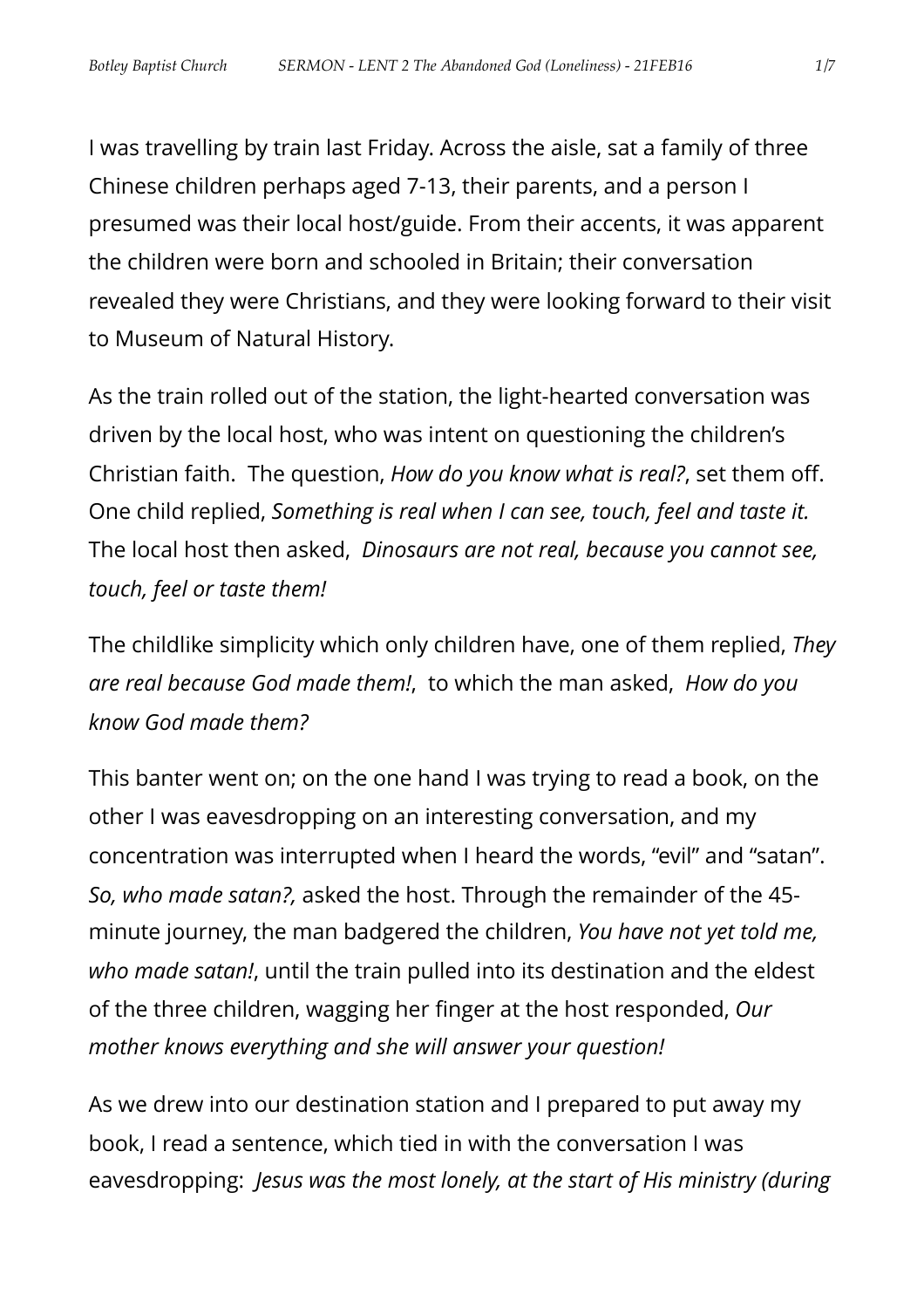*the temptation in the Judean wilderness), and at the end of His ministry on earth (at His trial and crucifixion).*

In the Judean desert, satan separated Jesus for the world and badgered Him to surrender to his demands; then, three years later, the authorities and the crowds separated Jesus from His family and disciples, demanding His death. On both occasions, in His loneliness, Jesus drew on the authority of His Father in Heaven; the three children on the train were similarly isolated into a corner where, unable to answer the question their host was repeating, in exasperation they said, *Mummy knows everything; she will answer you!*

We often think of loneliness as being alone in a room, without friends or family; a feeling of being, *not wanted.* Nobody loves me; if they did, they would be here with me, right now. But loneliness is much, much more.

Psychiatrists agree that loneliness is the single biggest problem in our world today, and the "me" generation has fed loneliness. Loneliness has many expressions. Many years ago, Narola and I attended a marriage enrichment weekend and heard the term, *married singles,* married couples who live together in one home and have children together, but their lives are so busy, they are "married singles". They comfort themselves with the idea, quality time together is better than quantity time, and too much quantity time could result in "familiarity breeding contempt".

As we delve into Lent, the thought that *Jesus was the most lonely, at the start of His ministry, during the temptation in the Judean wilderness, and at the end of His ministry on earth, at His trial and crucifixion*, strikes home.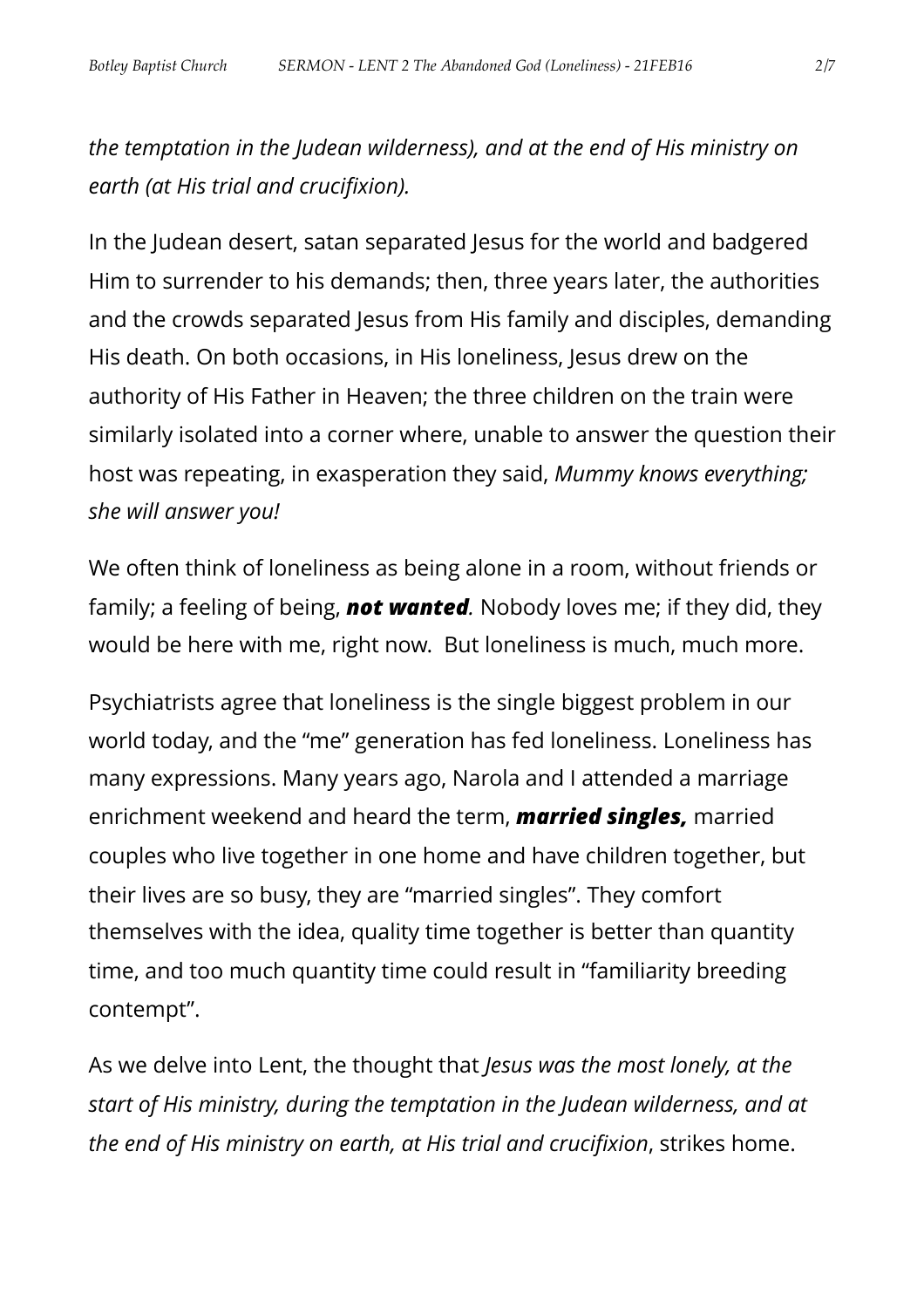The gospel writer Luke starts with Jesus' baptism, at which God affirmed Him with the words, *You are my Son whom I dearly love! With you I am well pleased!* He then writes, *Jesus, full of the Holy Spirit, returned from the Jordan and was led by the Spirit in the wilderness, where for forty days he was tempted by the devil (4:1-13)*.

Armed with the strength of God, the Holy Spirit led Jesus to meet God's enemy, the person Jesus had come to confront. Satan thought he would either distract Jesus through temptation, or finish Him at the cross, but he did not understand God's plan beyond the cross. Satan is consumed with three things which define his world: bread (*food*), crown (*the pride of life*) and temple (*religion*).

Satan thinks, *If I can isolate the Son of God from His Father, He will be deprived of Daddy's protection. In that loneliness, He will do what I ask Him. I can make this Son of God accept the three things in this world, over which I have influence: economics (bread/food), politics (crown) and religion.* Satan thinks to himself, *I have successfully isolated people from the laws of God, and they accept the society I have created based on economics, politics and religion.*

When isolated from God, satan tempts Jesus with an alternate structure of life itself. *You don't need God and His laws, His promise of eternal life with Him, which frankly, no now knows will ever happen; I have an alternate life to offer you here and now. Bow down and worship me! Acknowledge me as your provider, and all I have, is yours!* 

Let's unpack what satan offered Jesus when he isolated Him in the desert of Judea.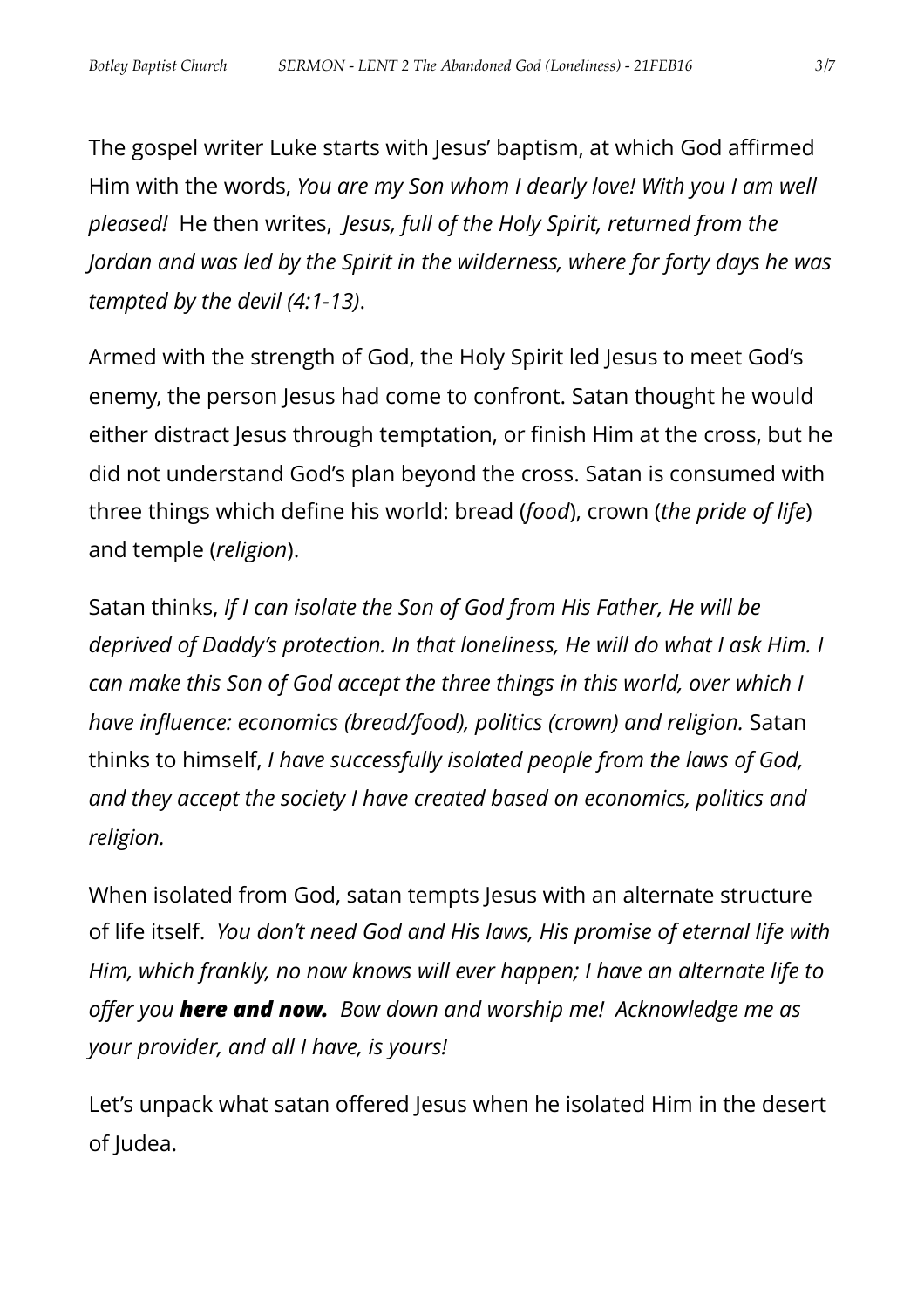Knowing food is a basic human need, and hunger is a very strong craving, satan invites Jesus to turn stones into bread. Satan operates on the principle, there isn't enough food to go around, so use what you can!

But God's economy is not based on scarcity, insufficiency and shortage; God's economy is based on abundance and the assurance of abundance. Jesus demonstrated this when He fed a crowd of 5,000 men plus women and children, on a hillside. Jesus did not turn grass and into salad, not did he turn stones into bread. Jesus used the meal of one family, two fish and five loaves of bread, to feed 15,000 people!

Not only is God's economy is based on abundance and the assurance of abundance, Jesus is *the bread that gives life.* He declared, *My Father is the one who gives you the true bread from heaven. And the bread that God gives is the one who came down from heaven to give life to the world. … I am the bread that gives life! No one who comes to me will ever be hungry. No one who has faith in me will ever be thirsty (John 6:32-35)*.

We learn two things about the the Kingdom of God.

**First**, it is a kingdom of abundance, and God does not hold anything back. It is yours to have and to enjoy!

**Second**, you don't have to do anything to earn God's abundance; it is yours because in Christ, all your needs are met. Jesus is revealed as the bread of life which we celebrate at the table of communion, remembering Jesus surrendered His body, broken free from death and restored to Heaven. You don't have to turn stones into bread; God's abundance of bread is yours to enjoy.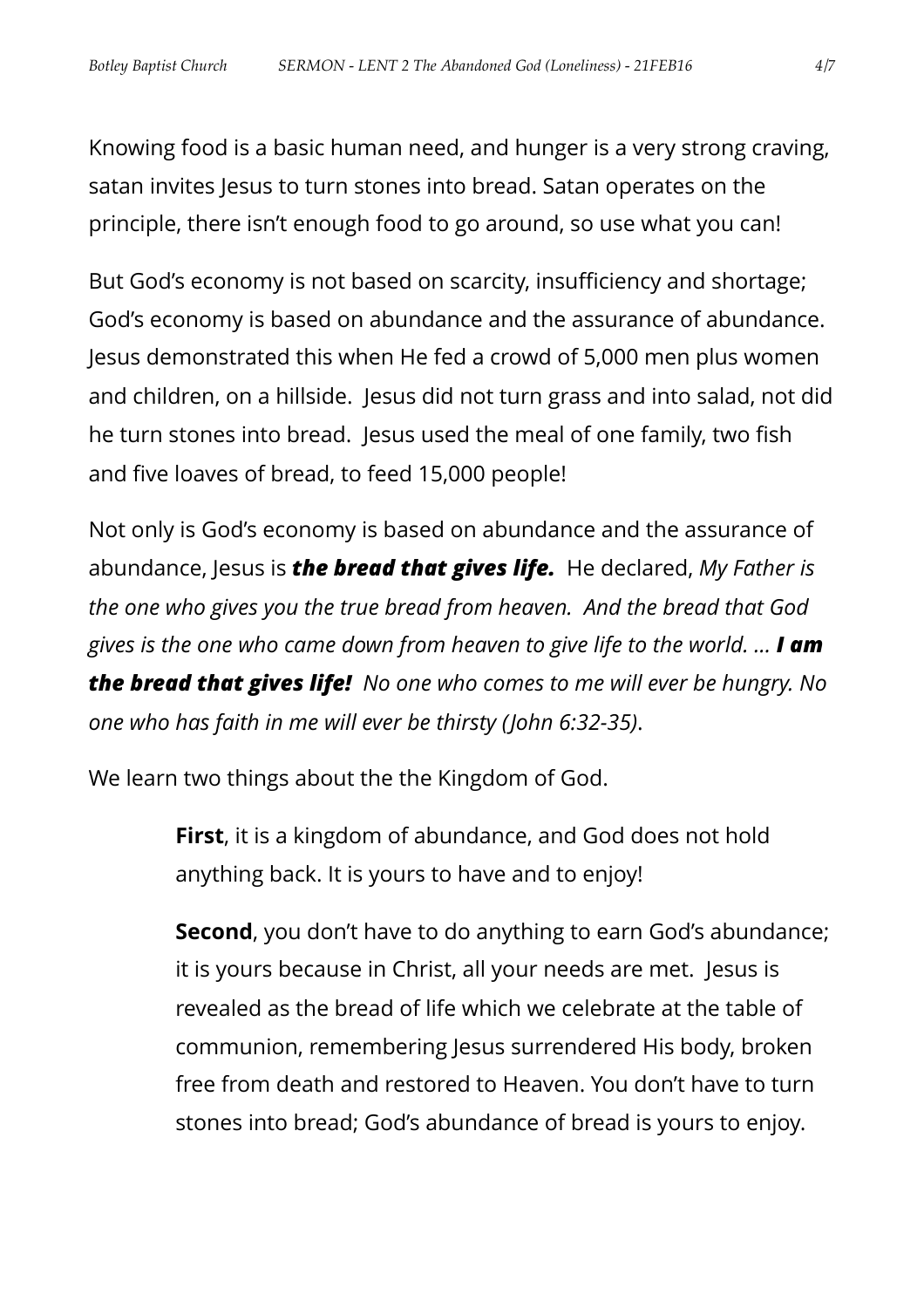Satan next offers Jesus a crown. Satan knows he can never be King because God is King, but he wants the power of being king-maker! *I will give you all the kingdoms of the world, if you bow down and worship me!*

Satan reveals his ignorance of God. He thinks people need to be controlled and subdued by the politics of domination and coercion, of might-is-right. In God's kingdom, there is no power-play: God's power and His strength is available to us in our weakness.

Finally, satan offers Jesus the opportunity to be a part of his religious system. During a time when human and child sacrifice was widespread, where innocent people and children were sacrificed to appease an imaginary God who hungered for, and delighted in human sacrifice, satan offers Jesus the opportunity to jump of the highest tower on the Temple, to sacrifice Himself, and because He was the beloved Son of God, surely God would send His angels to rescue Him!

Hundreds of years before, God spoke through the prophet Hosea, *I desire mercy (and compassion), not sacrifice; my greatest desire is that you know me and acknowledge me! I don't want your burnt offerings! (6:6)*

The world has not changed. The temptations we face still focus on the same three things: the economics of feeding and looking after yourself, the politics of grabbing power for yourself and to control others, and to worship religion, not God!

Towards eh turn of the first century, John the Disciple who was the closest to Jesus, summed up the lesson learned from Jesus' temptation, *Do not love the world or the things in the world. Anyone who loves the world, the love of the Father is not in them. All that is in the world—the cravings of the flesh, the desires of the eyes, and pride in possessions—these are not from*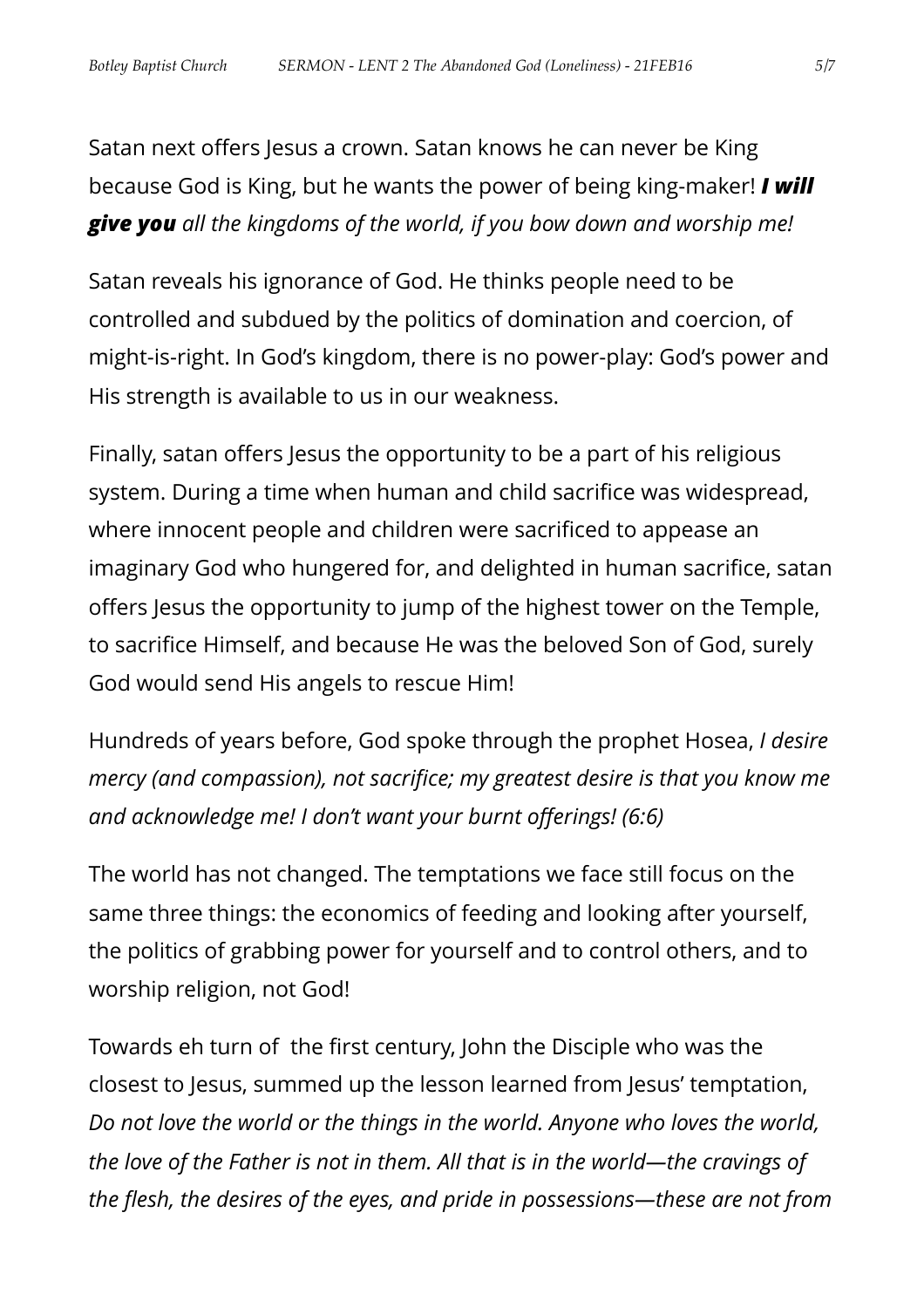*the Father, but from the world. This world system and the desires it causes, all these will pass away, but whoever does the will of God, lives with Him for ever. (1John 2:15-17)*

Lent is the perfect time to reflect on, and prepare to celebrate our **belonging** in the family of God. We live in a world tormented by pain, pain of disease, pain of broken relationships, pain of shattered dreams, pain of loss (a loved one, a material possession…); pain is all around us.

Pain is made worse when loneliness separates us from those whom we trust, whose support we depend on, but cannot get when we need it!

When human beings fail us, many of us blame God, *Where is God when I need Him?!*

Ironically, **it is God who feels abandoned, not us!** God feels abandoned and lonely because we do not spend time with Him, we do not draw on His resources! God invites us to enjoy His kingdom of abundance; He does not coerce or bully us into a relationship with Him, yet we find it difficult to believe Him, and we find it difficult to trust Him.

When we read the Gospels, we find Jesus' main mission on earth was to show us how distorted and inaccurate our understanding of God had become, and the distortions and misunderstanding about God has become worse. In His teachings, Jesus clears our false impressions and wrong ideas about God, and opens the way for us to relate to God, the way God intended, from first creation!

The lesson we learned last Sunday was that we **belong** in the family of God, and the lesson we take home today is, God not us, feels abandoned, excluded and lonely, when we do not trust Him to answer prayer, when